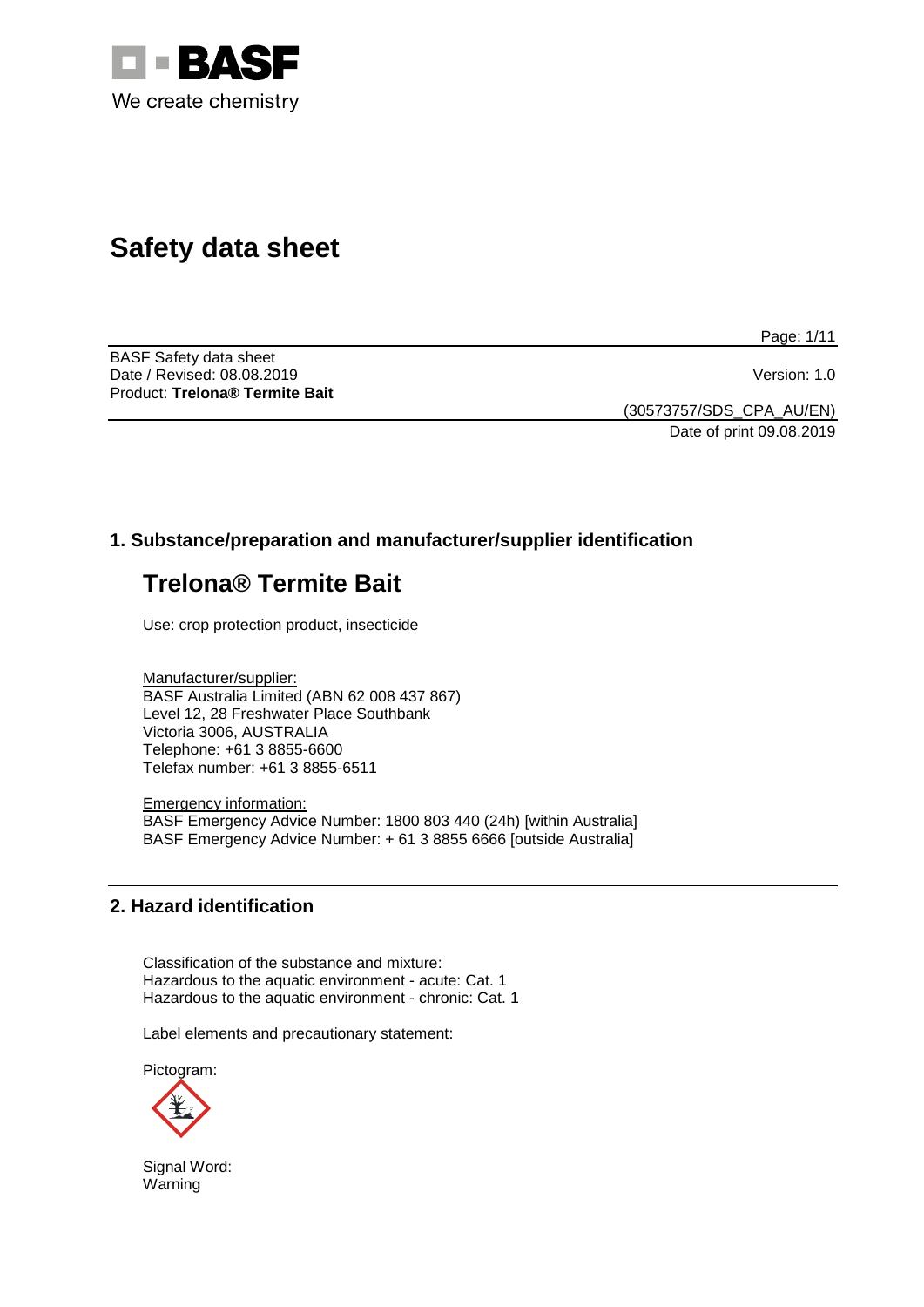Page: 2/11

BASF Safety data sheet Date / Revised: 08.08.2019 Version: 1.0 Product: **Trelona® Termite Bait**

(30573757/SDS\_CPA\_AU/EN)

Date of print 09.08.2019

| Hazard Statement:                                    |                                                                                  |  |  |
|------------------------------------------------------|----------------------------------------------------------------------------------|--|--|
| H400                                                 | Very toxic to aquatic life.                                                      |  |  |
| H410                                                 | Very toxic to aquatic life with long lasting effects.                            |  |  |
| <b>Precautionary Statement:</b>                      |                                                                                  |  |  |
| P <sub>101</sub>                                     | If medical advice is needed, have product container or label at hand.            |  |  |
| P <sub>102</sub>                                     | Keep out of reach of children.                                                   |  |  |
| P <sub>103</sub>                                     | Read label before use.                                                           |  |  |
| Precautionary Statements (Response):                 |                                                                                  |  |  |
| P391                                                 | Collect spillage.                                                                |  |  |
| Precautionary Statements (Disposal):                 |                                                                                  |  |  |
| P <sub>501</sub>                                     | Dispose of contents/container to hazardous or special waste collection<br>point. |  |  |
| Other hazarde which do not recult in classification: |                                                                                  |  |  |

Other hazards which do not result in classification: See section 12 - Results of PBT and vPvB assessment. If applicable information is provided in this section on other hazards which do not result in classification but which may contribute to the overall hazards of the substance or mixture.

## **3. Composition/information on ingredients**

#### **Chemical nature**

crop protection product, insecticide, Bait (ready for use) (RB)

Hazardous ingredients

Benzamide, N-[[[3-chloro-4-[1,1,2-trifluoro-2-(trifluoromethoxy)ethoxy]phenyl]amino]carbonyl]-2,6 difluoro-

Content (W/W): 0.5 % CAS Number: 116714-46-6 Aquatic Acute: Cat. 1 Aquatic Chronic: Cat. 1

#### **4. First-Aid Measures**

General advice: Remove contaminated clothing.

If inhaled: Keep patient calm, remove to fresh air.

On skin contact: Wash thoroughly with soap and water.

On contact with eyes: Wash affected eyes for at least 15 minutes under running water with eyelids held open.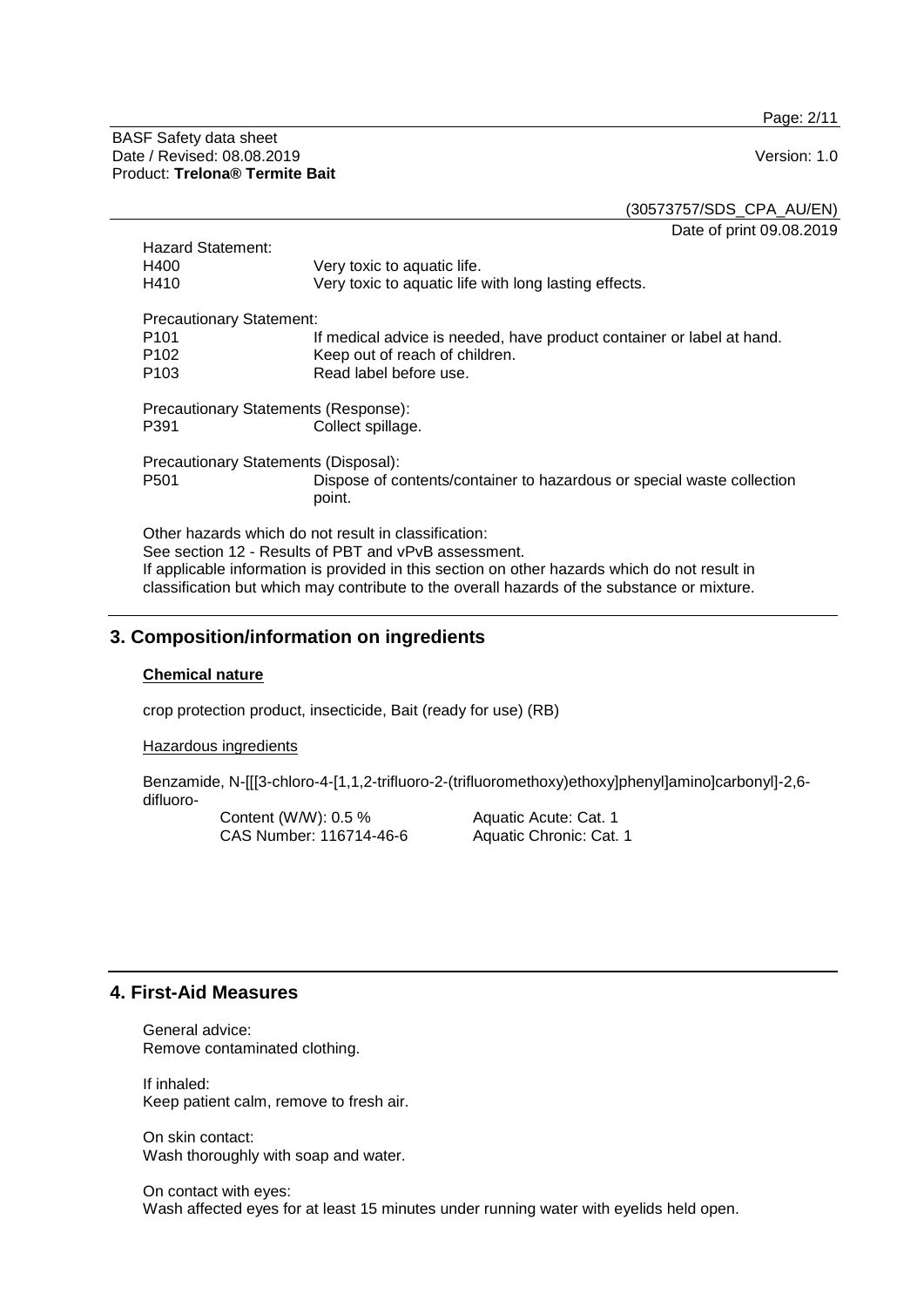Page: 3/11

BASF Safety data sheet Date / Revised: 08.08.2019 Version: 1.0 Product: **Trelona® Termite Bait**

(30573757/SDS\_CPA\_AU/EN) Date of print 09.08.2019

On ingestion: Rinse mouth and then drink 200-300 ml of water.

Note to physician: Symptoms: (Further) symptoms and / or effects are not known so far Treatment: Symptomatic treatment (decontamination, vital functions).

## **5. Fire-Fighting Measures**

Suitable extinguishing media: water spray, foam, dry powder

Unsuitable extinguishing media for safety reasons: carbon dioxide

Specific hazards: carbon monoxide, carbon dioxide, nitrogen oxides The substances/groups of substances mentioned can be released in case of fire.

Special protective equipment: Wear self-contained breathing apparatus and chemical-protective clothing.

Further information:

Collect contaminated extinguishing water separately, do not allow to reach sewage or effluent systems. Dispose of fire debris and contaminated extinguishing water in accordance with official regulations. In case of fire and/or explosion do not breathe fumes. Keep containers cool by spraying with water if exposed to fire.

## **6. Accidental Release Measures**

Personal precautions:

Avoid dust formation. Avoid contact with the skin, eyes and clothing. Use personal protective clothing.

Environmental precautions: Do not discharge into the subsoil/soil. Do not discharge into drains/surface waters/groundwater.

Methods for cleaning up or taking up: For small amounts: Contain with dust binding material and dispose of. For large amounts: Sweep/shovel up. Avoid raising dust. Dispose of absorbed material in accordance with regulations. Collect waste in suitable containers, which can be labeled and sealed. Clean contaminated floors and objects

thoroughly with water and detergents, observing environmental regulations.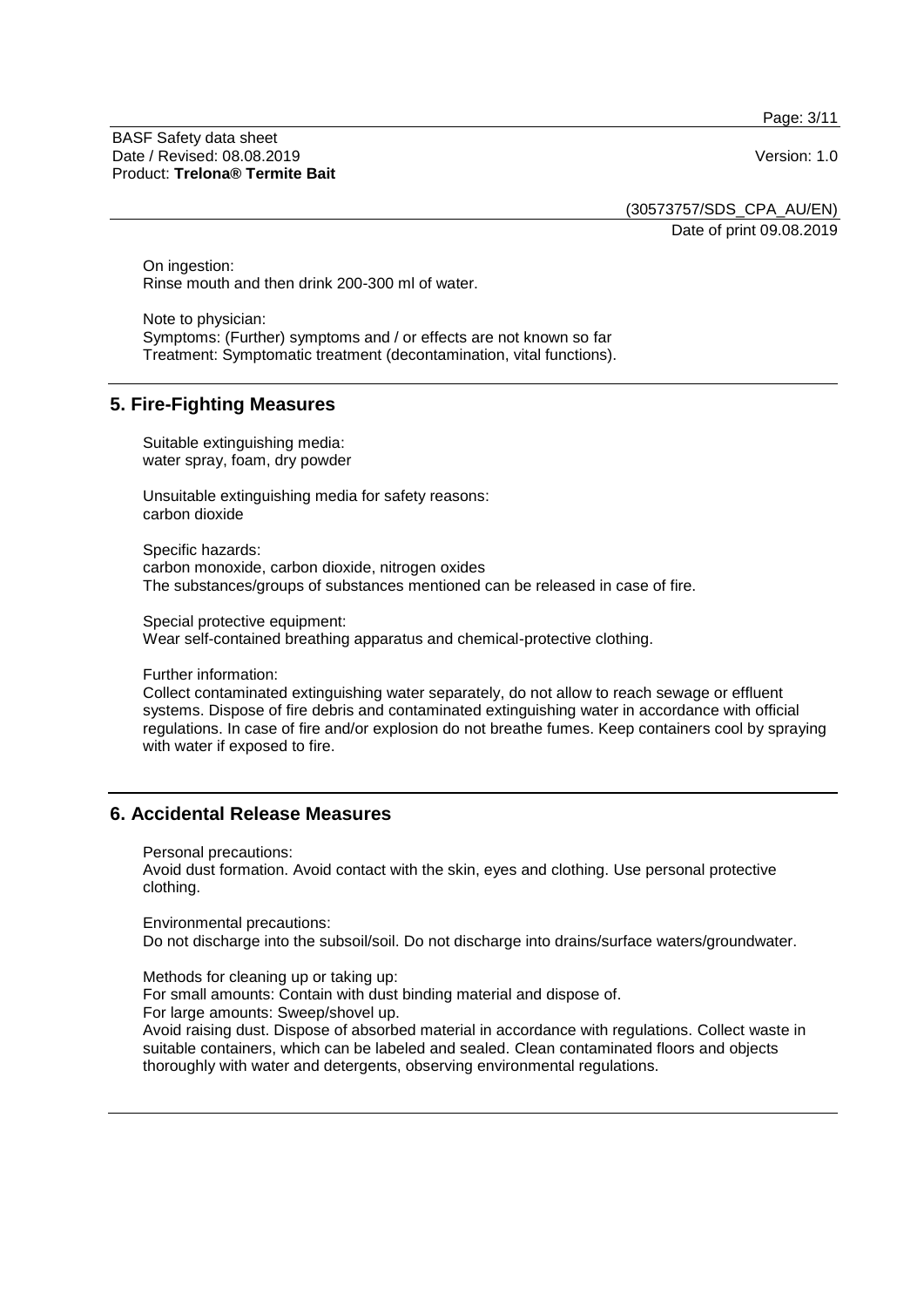Page: 4/11

(30573757/SDS\_CPA\_AU/EN) Date of print 09.08.2019

#### **7. Handling and Storage**

#### **Handling**

No special measures necessary if stored and handled correctly. Ensure thorough ventilation of stores and work areas. When using do not eat, drink or smoke. Hands and/or face should be washed before breaks and at the end of the shift.

Protection against fire and explosion: Avoid dust formation. Dust can form an explosive mixture with air. Prevent electrostatic charge sources of ignition should be kept well clear - fire extinguishers should be kept handy.

#### Storage

Segregate from foods and animal feeds. Further information on storage conditions: Keep away from heat. Protect against moisture. Protect from direct sunlight.

## **8. Exposure controls and personal protection**

Components with occupational exposure limits

Cellulose, 9004-34-6;

TWA value 10 mg/m3 (ACGIHTLV) TWA value 10 mg/m3 (AU NOEL), Inhalable fibers This value is for inhalable dust containing no asbestos and < 1% crystalline silica. TWA value 10 mg/m3 (OEL (AU)), Inhalable dust

Personal protective equipment

Respiratory protection: Respiratory protection not required.

Hand protection:

Suitable chemical resistant safety gloves (EN 374) also with prolonged, direct contact (Recommended: Protective index 6, corresponding > 480 minutes of permeation time according to EN 374): E.g. nitrile rubber (0.4 mm), chloroprene rubber (0.5 mm), butyl rubber (0.7 mm) etc.

Eye protection: Safety glasses with side-shields (frame goggles) (e.g. EN 166)

Body protection:

Body protection must be chosen depending on activity and possible exposure, e.g. apron, protecting boots, chemical-protection suit (according to EN 14605 in case of splashes or EN ISO 13982 in case of dust).

General safety and hygiene measures:

Handle in accordance with good industrial hygiene and safety practice. Wearing of closed work clothing is recommended. Store work clothing separately. Keep away from food, drink and animal feeding stuffs.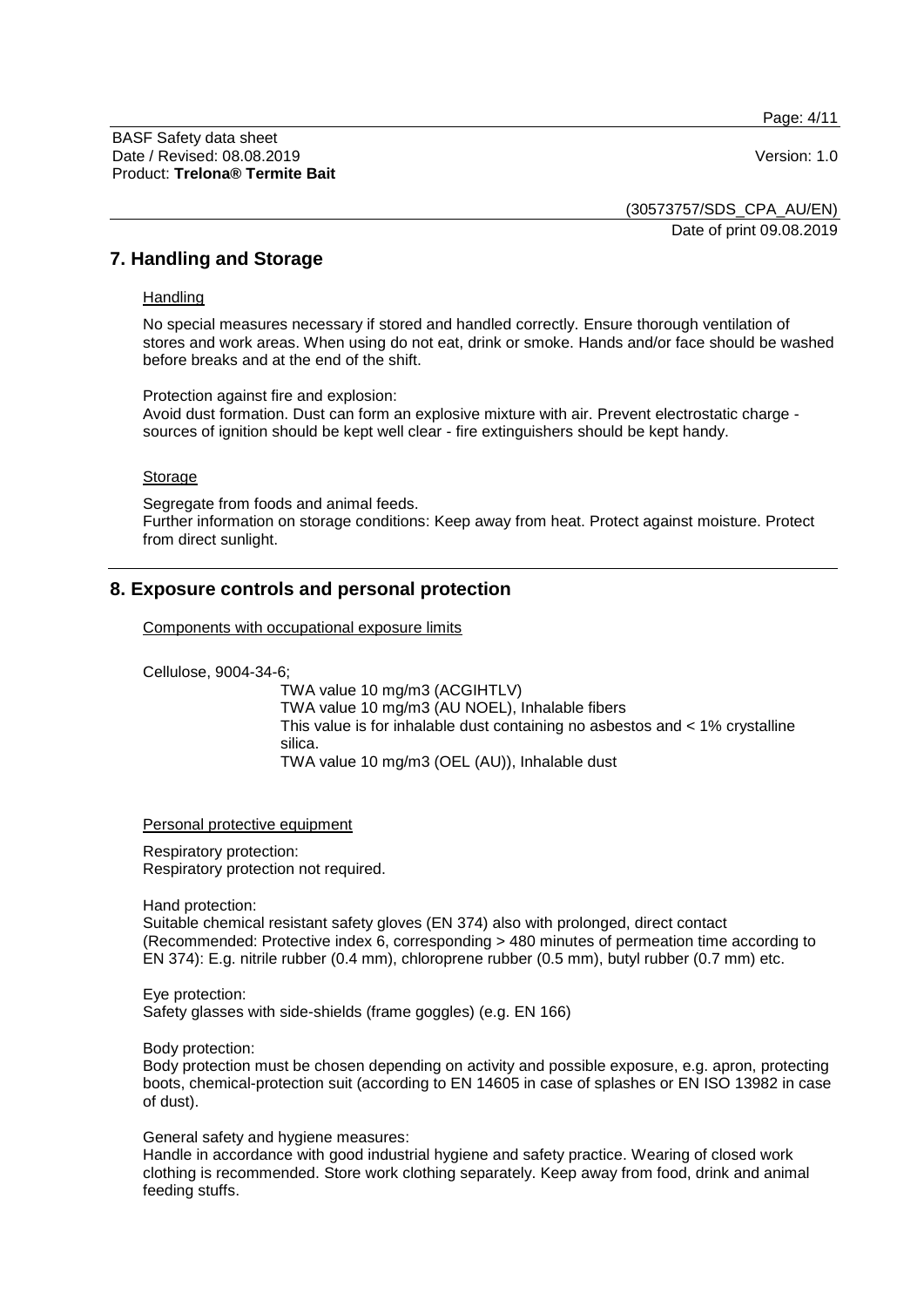Page: 5/11

BASF Safety data sheet Date / Revised: 08.08.2019 Version: 1.0 Product: **Trelona® Termite Bait**

(30573757/SDS\_CPA\_AU/EN) Date of print 09.08.2019

# **9. Physical and Chemical Properties**

| Form:<br>Colour:<br>Odour:<br>Odour threshold: | powder<br>white<br>odourless<br>not applicable, odour not perceivable                                                                                                                                                 |
|------------------------------------------------|-----------------------------------------------------------------------------------------------------------------------------------------------------------------------------------------------------------------------|
| pH value:                                      | approx. $6 - 8$<br>(100 g/l, 20 °C)<br>Information based on the main<br>components.                                                                                                                                   |
| Melting point:                                 | approx. $> 200$ °C<br>Information based on the main<br>components.<br>The substance / product<br>decomposes.                                                                                                          |
| Boiling point:                                 | not applicable, Information based on<br>the main components.                                                                                                                                                          |
| Flash point:                                   |                                                                                                                                                                                                                       |
| Evaporation rate:                              | not applicable, the product is a solid                                                                                                                                                                                |
|                                                | not applicable                                                                                                                                                                                                        |
| Flammability (solid/gas):                      | Based on the structure or<br>composition there is no indication of<br>flammability                                                                                                                                    |
| Lower explosion limit:                         | As a result of our experience with this<br>product and our knowledge of its<br>composition we do not expect any<br>hazard as long as the product is used<br>appropriately and in accordance with<br>the intended use. |
| Upper explosion limit:                         | As a result of our experience with this<br>product and our knowledge of its<br>composition we do not expect any<br>hazard as long as the product is used                                                              |
|                                                | appropriately and in accordance with<br>the intended use.                                                                                                                                                             |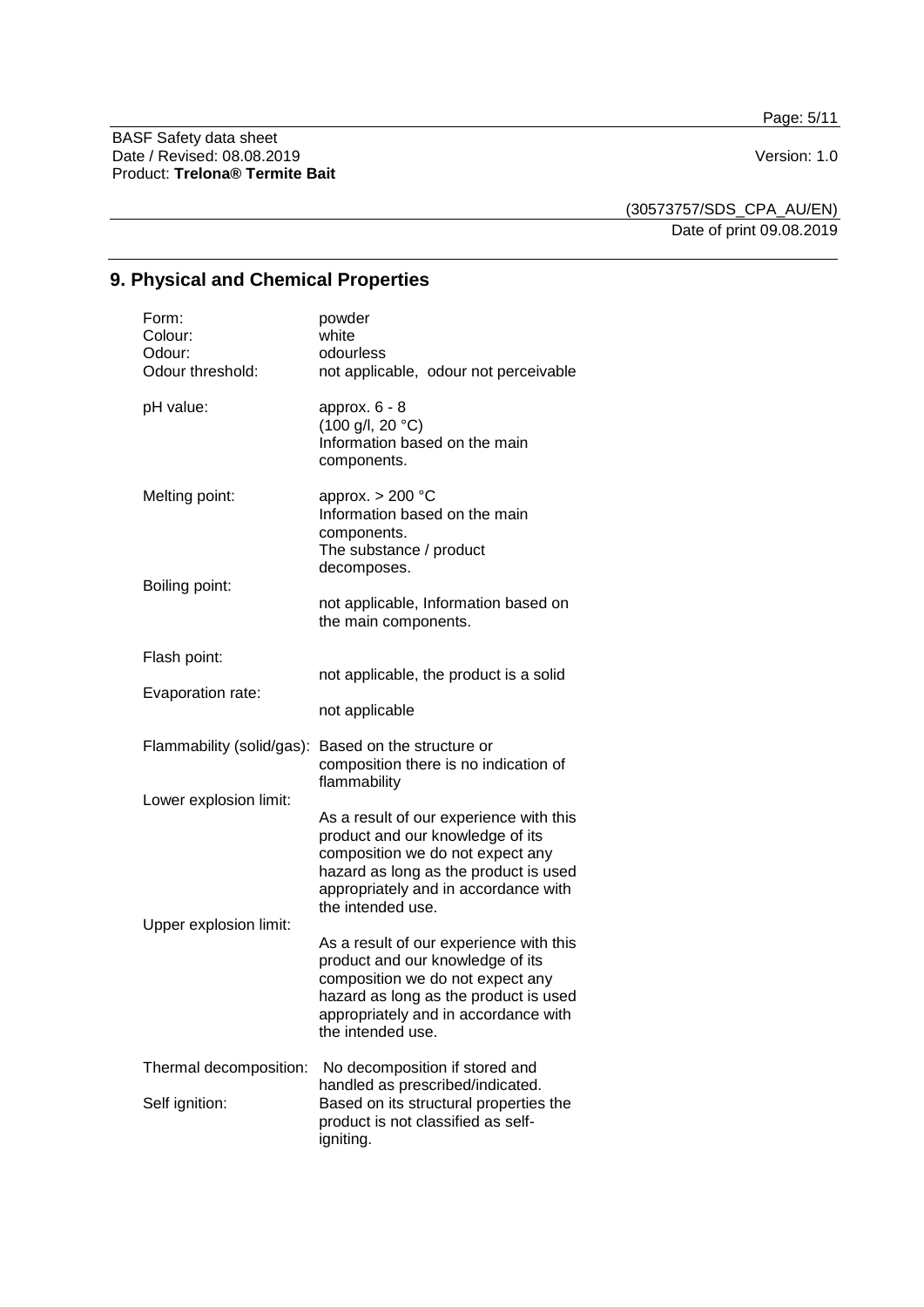Page: 6/11

#### BASF Safety data sheet Date / Revised: 08.08.2019 Version: 1.0 Product: **Trelona® Termite Bait**

(30573757/SDS\_CPA\_AU/EN)

Date of print 09.08.2019

| Self heating ability:                                                                   | It is not a substance capable of<br>spontaneous heating.                              |
|-----------------------------------------------------------------------------------------|---------------------------------------------------------------------------------------|
| Explosion hazard:                                                                       | Based on the chemical structure<br>there is no indicating of explosive<br>properties. |
| Fire promoting properties:                                                              | Based on its structural properties<br>the product is not classified as<br>oxidizing.  |
| Vapour pressure:                                                                        | The value has not be determined<br>because of the high melting point.                 |
| Bulk density:<br>Relative vapour density (air):                                         | approx. 400 kg/m3<br>not applicable                                                   |
| Solubility in water: dispersible<br>Partitioning coefficient n-octanol/water (log Pow): | not applicable                                                                        |
| Viscosity, dynamic:                                                                     | not applicable, the product is a solid                                                |

# **10. Stability and Reactivity**

Conditions to avoid: See MSDS section 7 - Handling and storage.

Thermal decomposition: No decomposition if stored and handled as prescribed/indicated.

Substances to avoid: strong oxidizing agents, strong bases, strong acids

Hazardous reactions: No hazardous reactions if stored and handled as prescribed/indicated.

Hazardous decomposition products: No hazardous decomposition products if stored and handled as prescribed/indicated.

# **11. Toxicological Information**

## **Acute toxicity**

Assessment of acute toxicity:

Virtually nontoxic after a single skin contact. Virtually nontoxic by inhalation. Virtually nontoxic after a single ingestion.

Experimental/calculated data: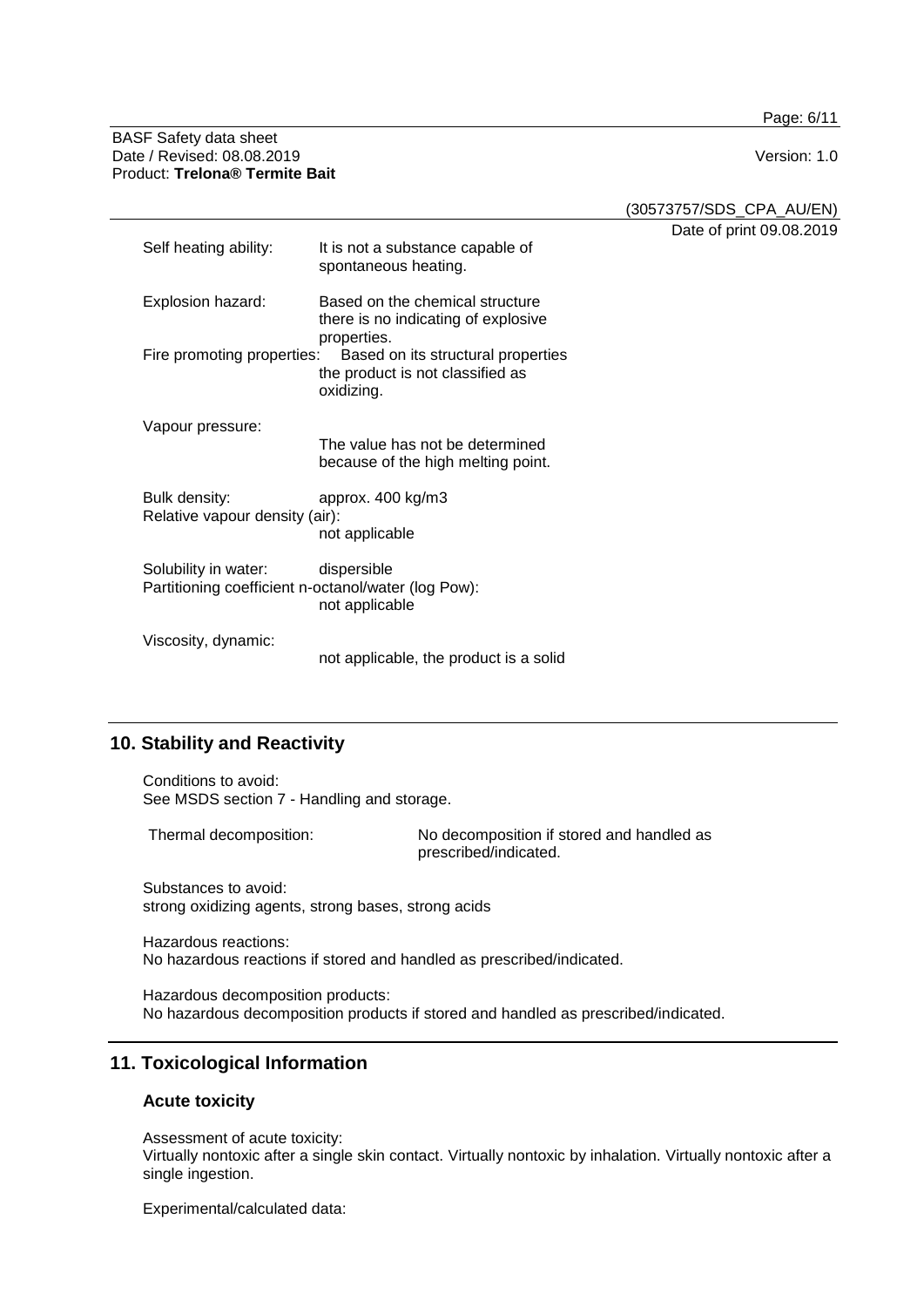Page: 7/11

BASF Safety data sheet Date / Revised: 08.08.2019 Version: 1.0 Product: **Trelona® Termite Bait**

(30573757/SDS\_CPA\_AU/EN)

Date of print 09.08.2019

LD50 rat (oral): > 5,000 mg/kg

LC50 rat (by inhalation):  $> 2.01$  mg/l 4 h No mortality was observed.

LD50 rat (dermal): > 5,000 mg/kg

#### **Irritation**

Assessment of irritating effects: Not irritating to the skin. Not irritating to the eyes.

Experimental/calculated data: Skin corrosion/irritation rabbit:

Serious eye damage/irritation rabbit:

#### **Respiratory/Skin sensitization**

Assessment of sensitization: There is no evidence of a skin-sensitizing potential.

Experimental/calculated data: Buehler test guinea pig:

## **Germ cell mutagenicity**

Assessment of mutagenicity:

The product has not been tested. The statement has been derived from the properties of the individual components. Mutagenicity tests revealed no genotoxic potential.

#### **Carcinogenicity**

Assessment of carcinogenicity:

The product has not been tested. The statement has been derived from the properties of the individual components. The results of various animal studies gave no indication of a carcinogenic effect.

#### **Reproductive toxicity**

Assessment of reproduction toxicity: The product has not been tested. The statement has been derived from the properties of the individual components. The results of animal studies gave no indication of a fertility impairing effect.

#### **Developmental toxicity**

Assessment of teratogenicity:

The product has not been tested. The statement has been derived from the properties of the individual components. Animal studies gave no indication of a developmental toxic effect at doses that were not toxic to the parental animals.

#### **Specific target organ toxicity (single exposure):**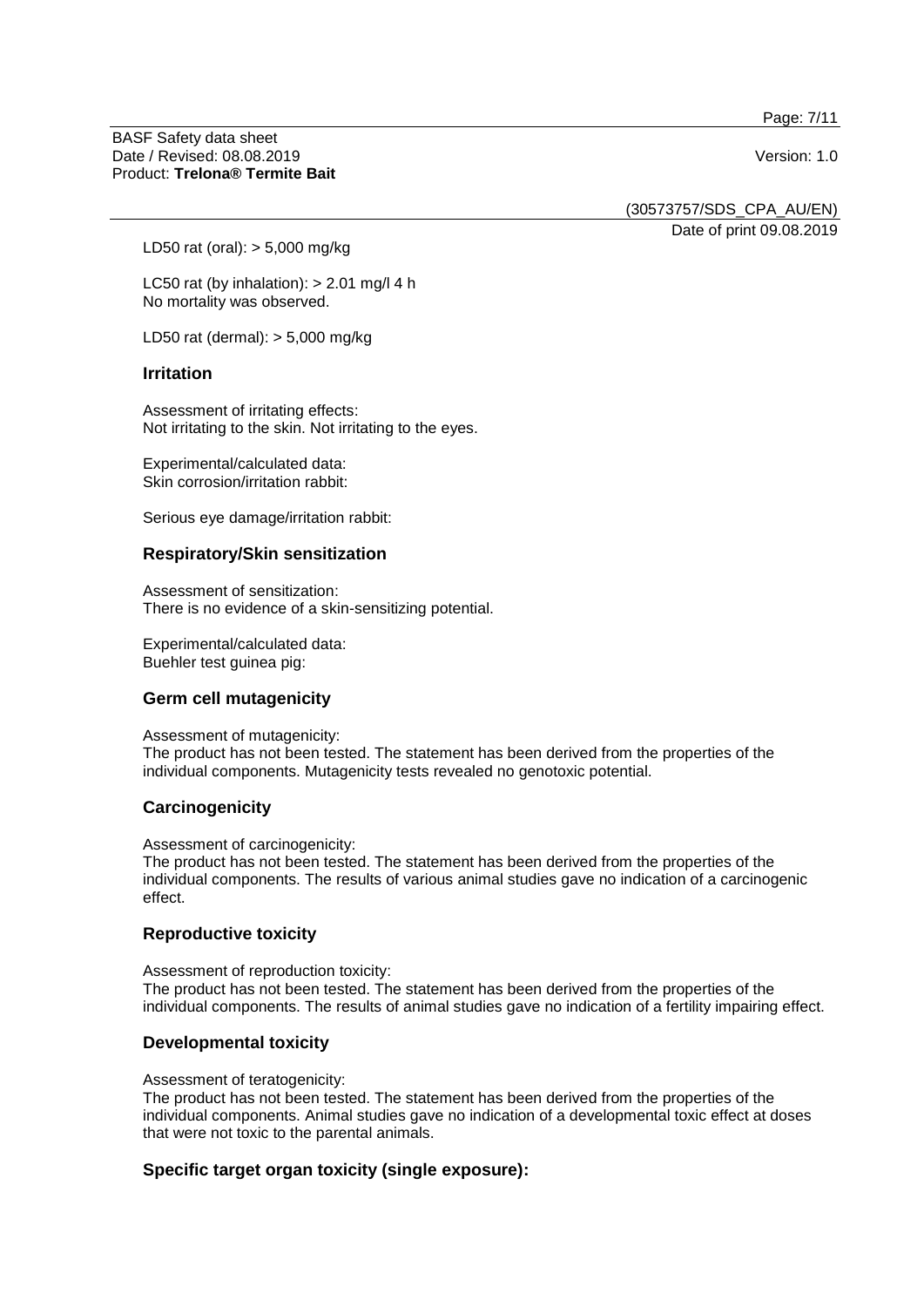Page: 8/11

BASF Safety data sheet Date / Revised: 08.08.2019 Version: 1.0 Product: **Trelona® Termite Bait**

(30573757/SDS\_CPA\_AU/EN)

Date of print 09.08.2019

Remarks: Based on available Data, the classification criteria are not met. The product has not been tested. The statement has been derived from the properties of the individual components.

#### **Repeated dose toxicity and Specific target organ toxicity (repeated exposure)**

Assessment of repeated dose toxicity:

The product has not been tested. The statement has been derived from the properties of the individual components. No substance-specific organtoxicity was observed after repeated administration to animals.

#### **Aspiration hazard**

No aspiration hazard expected.

The product has not been tested. The statement has been derived from the properties of the individual components.

#### **Other relevant toxicity information**

Misuse can be harmful to health.

## **12. Ecological Information**

#### **Ecotoxicity**

Assessment of aquatic toxicity: Very toxic to aquatic life with long lasting effects. The product has not been tested. The statement has been derived from the properties of the individual components.

Information on: Novaluron (ISO) ; 1-[3-chloro-4-(1,1,2-trifluoro-2-trifluoromethoxyethoxy)phenyl]-3- (2,6-difluorobenzoyl)urea Toxicity to fish: LC50 (96 h) 0.744 mg/l, Cyprinus carpio

LC50 (96 h) > 0.96 mg/l, Salmo gairdneri, syn. O. mykiss

LC50 (96 h) 0.002 mg/l, Cyprinodon variegatus ----------------------------------

Information on: Novaluron (ISO) ; 1-[3-chloro-4-(1,1,2-trifluoro-2-trifluoromethoxyethoxy)phenyl]-3- (2,6-difluorobenzoyl)urea Aquatic invertebrates: EC50 (48 h) 0.00015 mg/l, Daphnia magna

LC50 (48 h) 0.00013 mg/l, Americamysis bahia ----------------------------------

Information on: Novaluron (ISO) ; 1-[3-chloro-4-(1,1,2-trifluoro-2-trifluoromethoxyethoxy)phenyl]-3- (2,6-difluorobenzoyl)urea Aquatic plants: EC50 (72 h) > 9.68 mg/l (biomass), Selenastrum capricornutum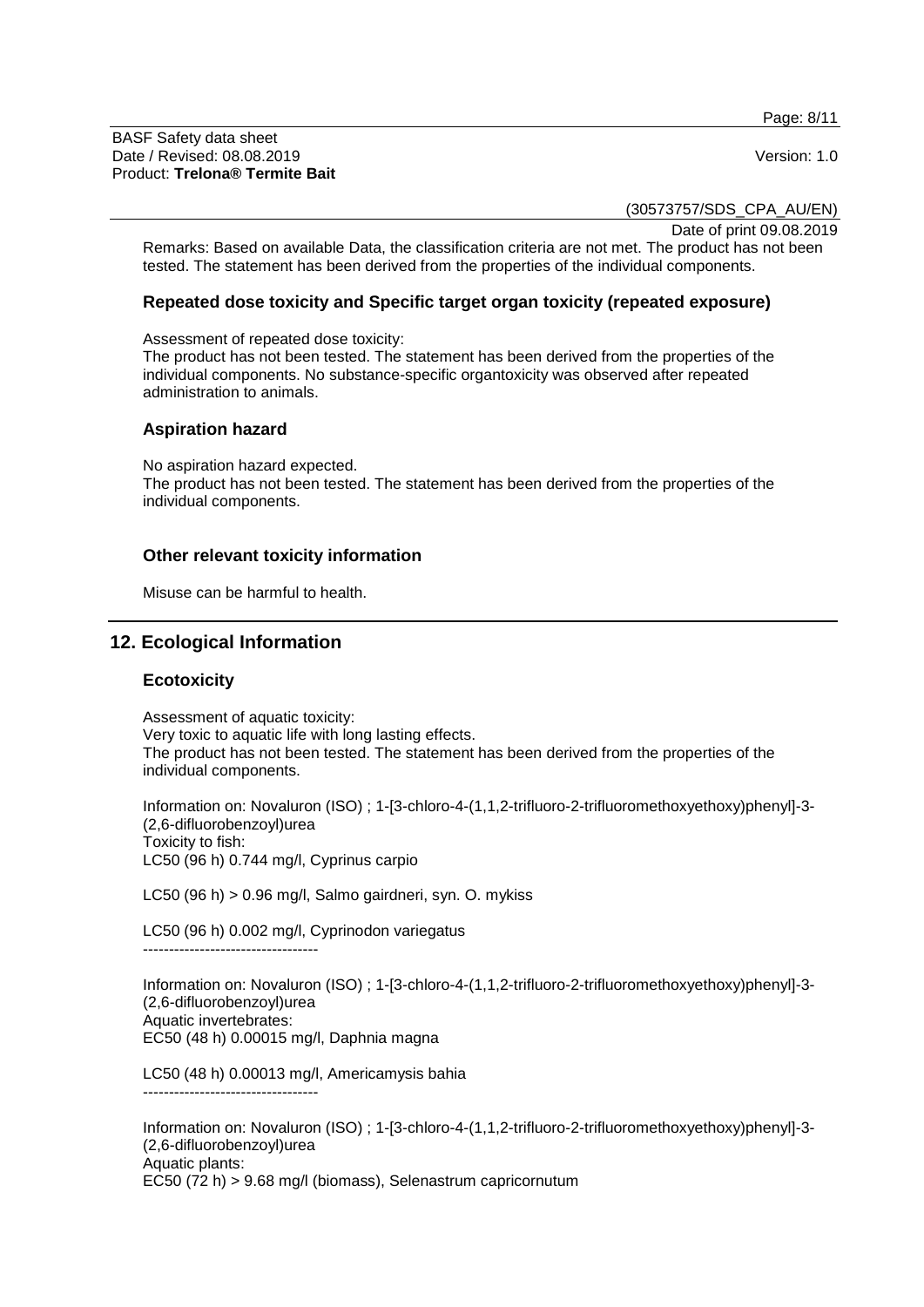Page: 9/11

(30573757/SDS\_CPA\_AU/EN)

Date of print 09.08.2019

EC50 (14 h) > 0.0754 mg/l, Lemna minor ----------------------------------

#### **Mobility**

Assessment transport between environmental compartments: The product has not been tested. The statement has been derived from the properties of the individual components.

Information on: Benzamide, N-[[[3-chloro-4-[1,1,2-trifluoro-2- (trifluoromethoxy)ethoxy]phenyl]amino]carbonyl]-2,6-difluoro-Assessment transport between environmental compartments: Following exposure to soil, adsorption to solid soil particles is probable, therefore contamination of groundwater is not expected. ----------------------------------

#### **Persistence and degradability**

Assessment biodegradation and elimination (H2O): The product has not been tested. The statement has been derived from the properties of the individual components.

Information on: Benzamide, N-[[[3-chloro-4-[1,1,2-trifluoro-2- (trifluoromethoxy)ethoxy]phenyl]amino]carbonyl]-2,6-difluoro-Assessment biodegradation and elimination (H2O): The product has not been tested. The statement has been derived from the structure of the product. ----------------------------------

#### **Bioaccumulation potential**

Assessment bioaccumulation potential: Accumulation in organisms is expected. The product has not been tested. The statement has been derived from the properties of the individual components.

Information on: Novaluron (ISO) ; 1-[3-chloro-4-(1,1,2-trifluoro-2-trifluoromethoxyethoxy)phenyl]-3- (2,6-difluorobenzoyl)urea Bioaccumulation potential: Bioconcentration factor: 14,431  $-$ 

#### **Additional information**

Other ecotoxicological advice: Do not discharge product into the environment without control.

## **13. Disposal Considerations**

Must be sent to a suitable incineration plant, observing local regulations.

Contaminated packaging: Contaminated packaging should be emptied as far as possible and disposed of in the same manner as the substance/product.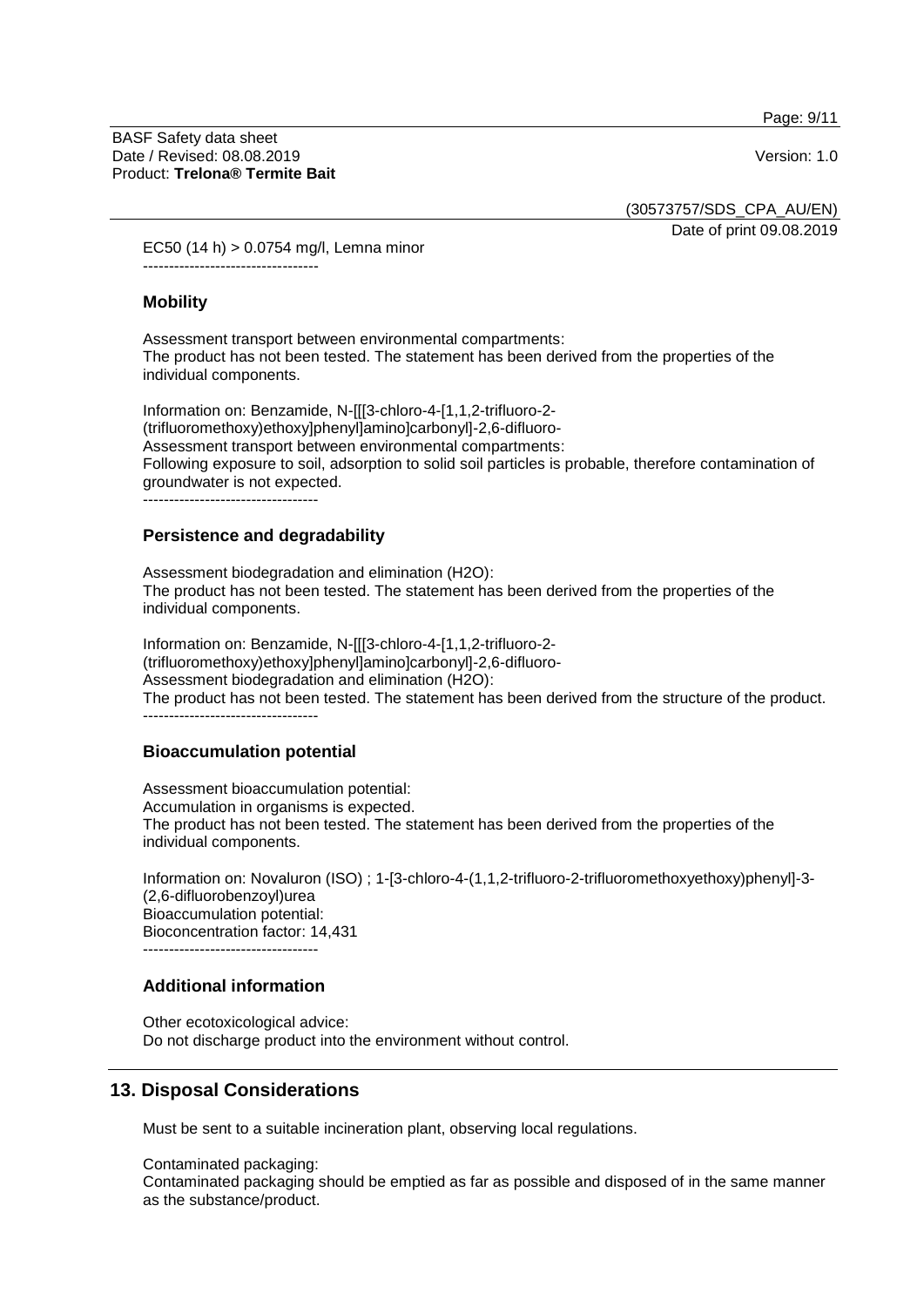Page: 10/11

BASF Safety data sheet Date / Revised: 08.08.2019 Version: 1.0 Product: **Trelona® Termite Bait**

(30573757/SDS\_CPA\_AU/EN) Date of print 09.08.2019

#### **14. Transport Information**

#### **Domestic transport:**

| Packing group:                      | Ш                                                  |
|-------------------------------------|----------------------------------------------------|
| ID number:                          | UN 3077                                            |
| Transport hazard class(es): 9, EHSM |                                                    |
| Proper shipping name:               | ENVIRONMENTALLY HAZARDOUS SUBSTANCE, SOLID, N.O.S. |
|                                     | (contains NOVALURON)                               |

#### **Further information**

Hazchem Code:2Z IERG Number:47

#### **Sea transport** IMDG

| Packing group:                      |                                                                            |
|-------------------------------------|----------------------------------------------------------------------------|
| ID number:                          | UN 3077                                                                    |
| Transport hazard class(es): 9, EHSM |                                                                            |
| Marine pollutant:                   | YES.                                                                       |
| Proper shipping name:               | ENVIRONMENTALLY HAZARDOUS SUBSTANCE, SOLID, N.O.S.<br>(contains NOVALURON) |

# **Air transport**

IATA/ICAO

| Packing group:                      | Ш                                                  |
|-------------------------------------|----------------------------------------------------|
| ID number:                          | UN 3077                                            |
| Transport hazard class(es): 9, EHSM |                                                    |
| Proper shipping name:               | ENVIRONMENTALLY HAZARDOUS SUBSTANCE, SOLID, N.O.S. |
|                                     | (contains NOVALURON)                               |

# **15. Regulatory Information**

#### **Other regulations**

To avoid risks to man and the environment, comply with the instructions for use.

Standard for the Uniform Scheduling of Medicines and Poisons (SUSMP): Not Scheduled

APVMA Registration Number : 86731

#### **Registration status:**